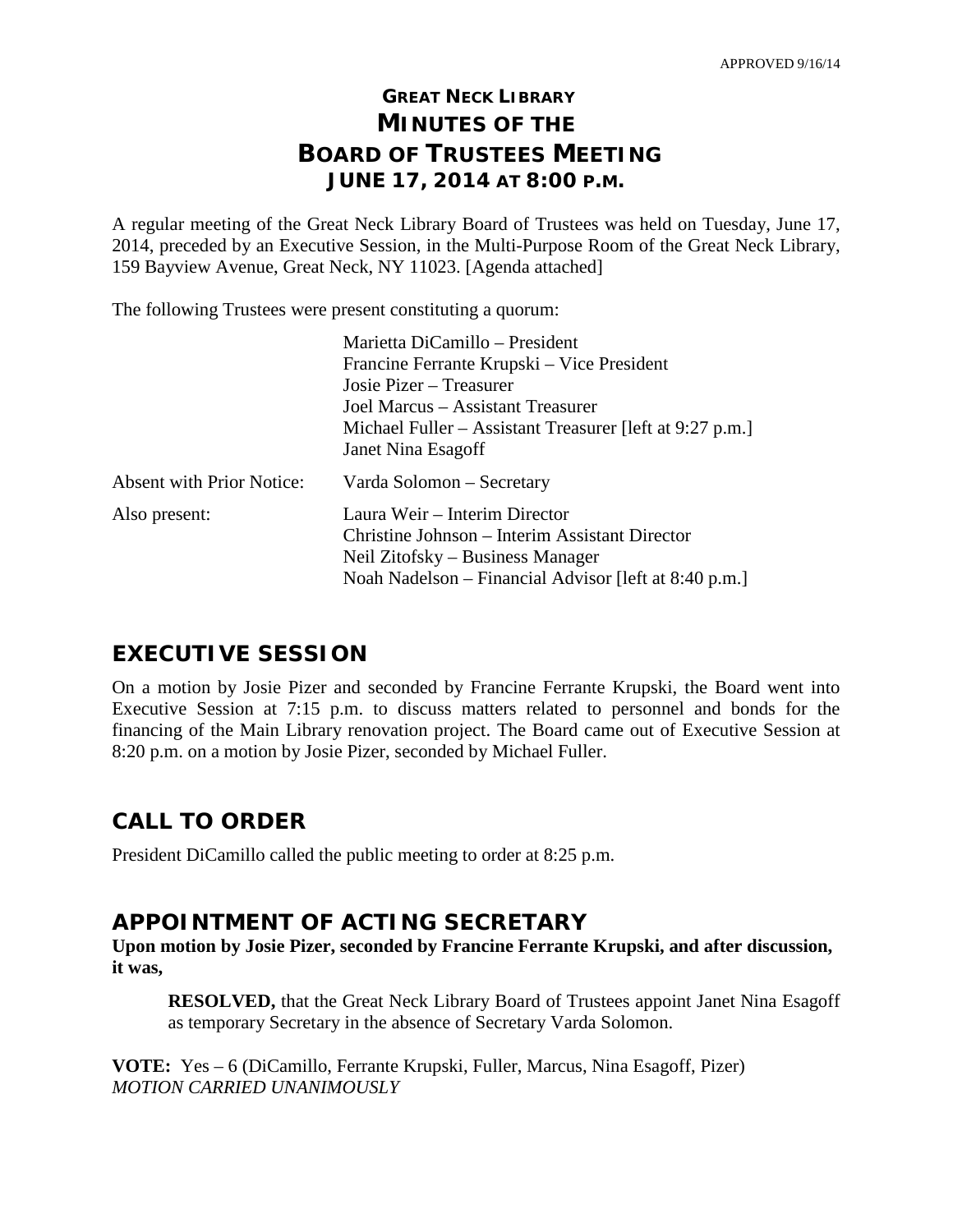# **BOND APPLICATION**

### **BUSINESS & TOURSIM DEVELOPMENT CORPORATION (BTDC)**

Mr. Nadelson stated that the Library, at the time of its application to the BTDC, had the option of either financing through the BTDC or the Dormitory Authority of the State of New York (DASNY). The decision was made then to go with the BTDC. However, the BTDC has yet to provide a definitive timeline for the closing of the bonds and the ongoing fees. In addition, the BTDC is inexperienced in the selling of bonds. This is a lengthy process and the Library cannot afford to sit back and wait for this to happen. For these reasons, the Board decided to withdraw its application to the BTDC.

\_\_\_\_\_\_\_\_\_\_\_\_\_\_\_\_\_\_\_\_\_\_\_\_\_\_\_\_\_\_\_\_\_\_\_\_\_\_\_\_\_\_\_\_\_\_\_\_\_\_\_\_\_\_\_\_\_\_\_\_\_\_\_\_\_\_\_\_\_\_

Mr. Nadelson went on to explain that DASNY is the third largest issuer of bonds in the country and most association libraries use DASNY. The fees for DASNY are higher than those of the BTDC. However, DASNY has agreed to waive the fees on the title insurance which will save the Library a significant amount of money. They have also provided an estimated timeline and their schedules always hold true. Therefore, based on these criteria, the Board has decided to switch to DASNY with a timeline of closing the bonds towards the end of September 2014.

The interest rate will be determined at the time of the sale of the bonds and the Great Neck Library, being a part of the Great Neck School District which has AAA rating, will get a great reception from the market.

### **Upon motion by Michael Fuller, seconded by Josie Pizer, and after discussion, it was,**

**RESOLVED,** that the Great Neck Library Board of Trustees revoke its application to the Town of North Hempstead Business and Tourism Development Corporation for the issuance of bonds in the amount of \$10.4 million for the renovation of the Great Neck Library main building, which was approved by the Great Neck Library Board of Trustees on April 29, 2014.

### *Public Comment: Karen Rubin*

**VOTE:** Yes – 6 (DiCamillo, Ferrante Krupski, Fuller, Marcus, Nina Esagoff, Pizer) *MOTION CARRIED UNANIMOUSLY* 

### **DORMITORY AUTHORITY OF THE STATE OF NEW YOUR (DASNY)**

**Upon motion by Janet Nina Esagoff, seconded by Michael Fuller, and after discussion, it was,**

**RESOLVED,** that the Great Neck Library Board of Trustees authorize the submission of an application, which has been reviewed by the Library's Financial Advisor and the Library's Bond Counsel, to the Dormitory Authority of the State of New York (DASNY) for the issuance of bonds in the amount of \$10.4 million for the renovation of the Great Neck Library main building, located at 159 Bayview Avenue, Great Neck, NY 11023.

**VOTE:** Yes – 6 (DiCamillo, Ferrante Krupski, Fuller, Marcus, Nina Esagoff, Pizer) *MOTION CARRIED UNANIMOUSLY* 

Mr. Nadelson was thanked for coming. He then left at 8:40 p.m.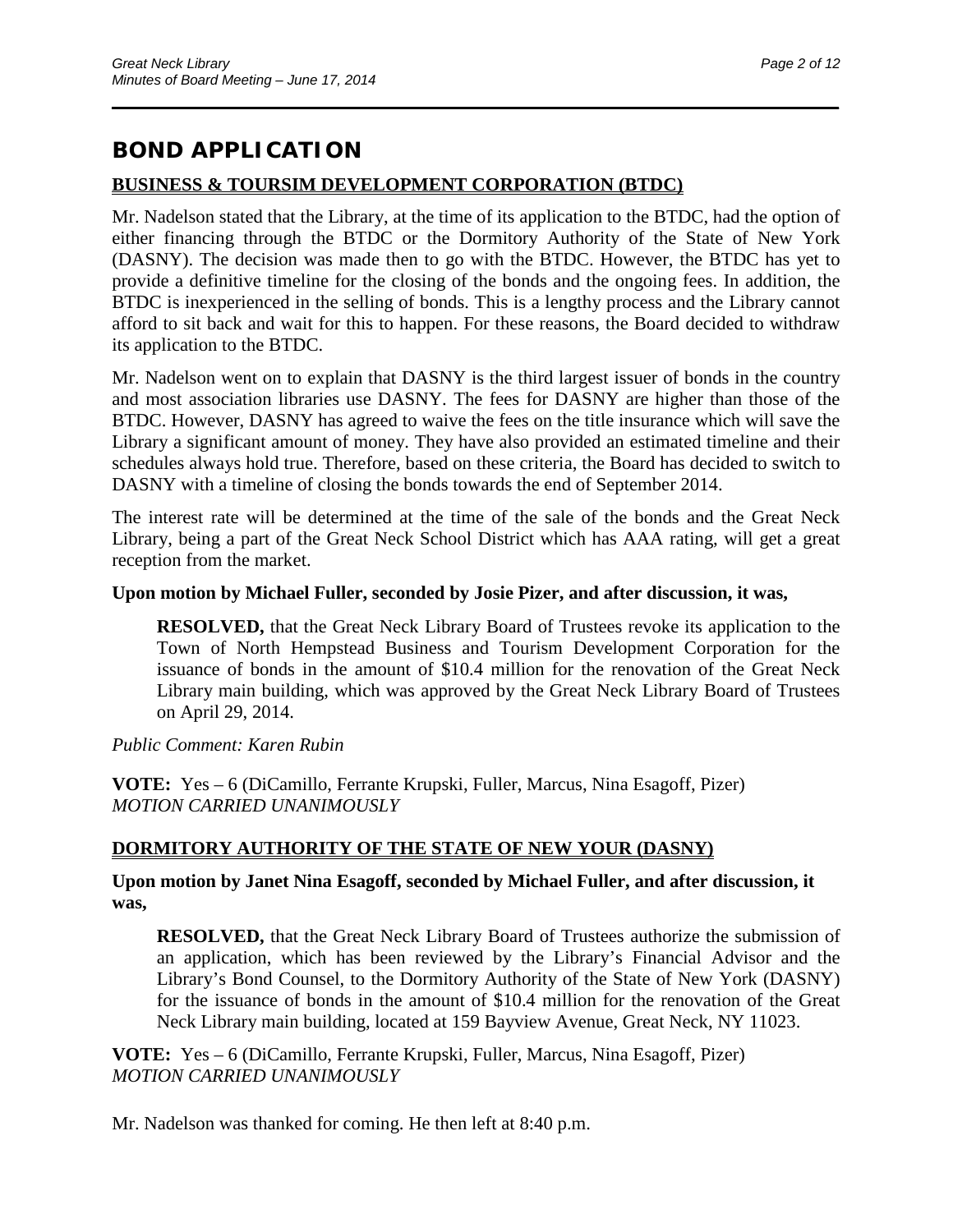# **MINUTES**

**Upon motion by Josie Pizer, seconded by Francine Ferrante Krupski, and after discussion, it was,**

\_\_\_\_\_\_\_\_\_\_\_\_\_\_\_\_\_\_\_\_\_\_\_\_\_\_\_\_\_\_\_\_\_\_\_\_\_\_\_\_\_\_\_\_\_\_\_\_\_\_\_\_\_\_\_\_\_\_\_\_\_\_\_\_\_\_\_\_\_\_

**RESOLVED,** that the Great Neck Library Board of Trustees approve the Minutes of the May 20, 2014 Board meeting, as presented.

**VOTE:** Yes – 6 (DiCamillo, Ferrante Krupski, Fuller, Marcus, Nina Esagoff, Pizer) *MOTION CARRIED UNANIMOUSLY* 

# **TREASURER'S REPORT**

### **Upon motion by Josie Pizer, seconded by Michael Fuller, and after discussion, it was,**

**RESOLVED,** that the Great Neck Library Board of Trustees accept the following financial reports which have been reviewed by the Treasurer:

- June 17, 2014, Treasurer's Report;
- Warrant dated May 10, 2014 through June 6, 2014, Paid Checks numbered 0032030 through 0032032, 0032049 through 0032052, 1274 and 48310 through 48331, and To-Be-Paid Checks numbered 48332 through 48404, the sums set against their respective names, amounting in the aggregate to \$255,912.28;
- Payroll Warrants for pay dates May 1, 2014, May 15, 2014 and May 29, 2014 which have been reviewed by the Treasurer, in the amounts of \$154,025.05, \$153,300.74 and \$149,742.67 respectively, for a total of \$457,068.46.

**VOTE:** Yes – 6 (DiCamillo, Ferrante Krupski, Fuller, Marcus, Nina Esagoff, Pizer) *MOTION CARRIED UNANIMOUSLY*

# **PAYROLL CHANGES**

### **Upon motion by Josie Pizer, seconded by Joel Marcus, and after discussion, it was,**

**RESOLVED,** that the Great Neck Library Board of Trustees accept the Payroll Changes of May 10, 2014 through June 6, 2014 as presented, and which have been reviewed by the Finance Committee.

**VOTE:** Yes – 6 (DiCamillo, Ferrante Krupski, Fuller, Marcus, Nina Esagoff, Pizer) *MOTION CARRIED UNANIMOUSLY*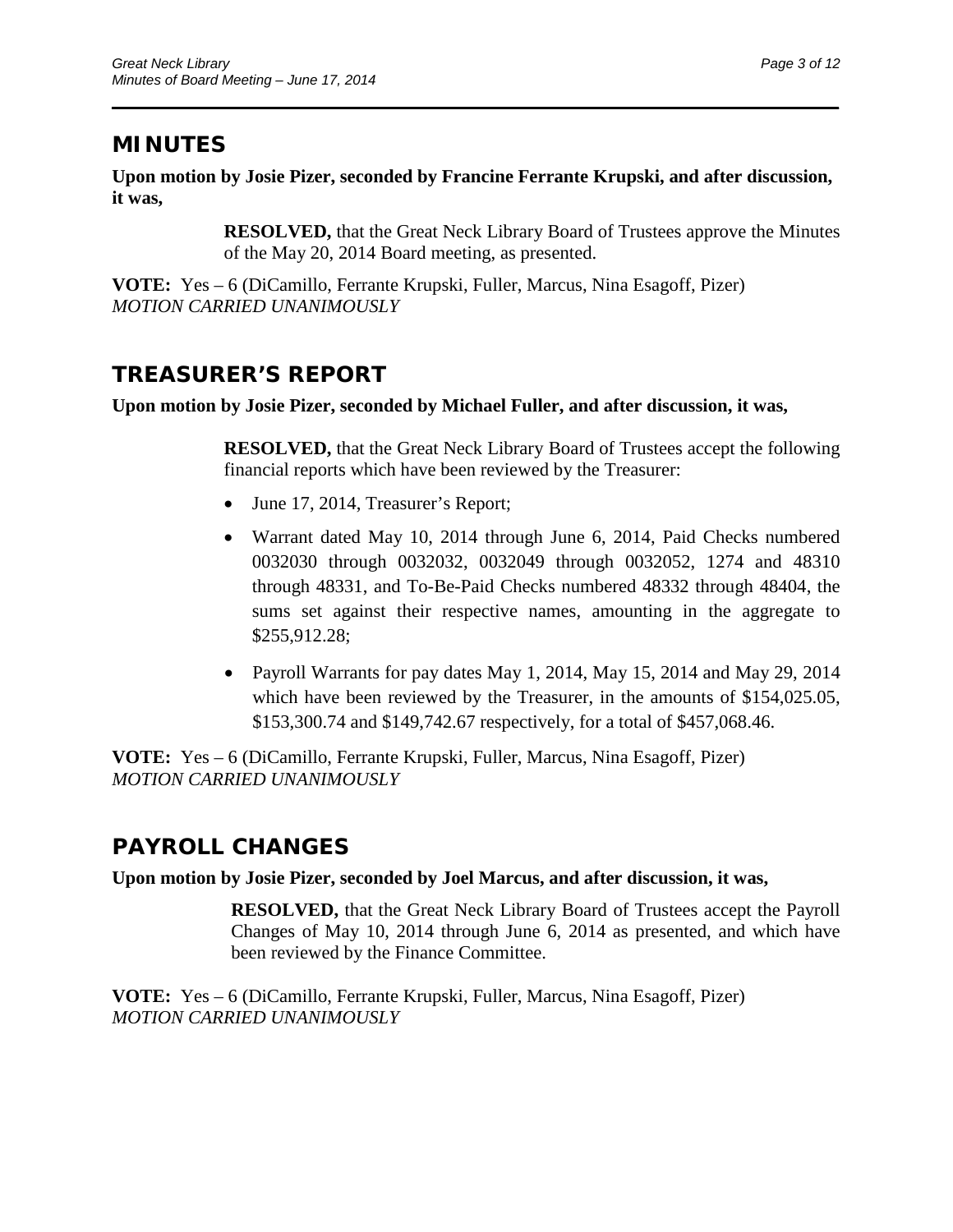# **REPORTS**

## **Branch Committee**

Trustee Fuller reported that there was a positive feedback from the public and staff on the improvements at the Parkville Branch. Shelving at the Lakeville Branch was rearranged to allow for more space, and the weeding is wrapping up at a nice pace.

\_\_\_\_\_\_\_\_\_\_\_\_\_\_\_\_\_\_\_\_\_\_\_\_\_\_\_\_\_\_\_\_\_\_\_\_\_\_\_\_\_\_\_\_\_\_\_\_\_\_\_\_\_\_\_\_\_\_\_\_\_\_\_\_\_\_\_\_\_\_

## **Building Advisory Committee (BAC)**

President DiCamillo noted that the committee will be meeting on June 25th at 7:00 p.m. at the Main Library. The plans are moving ahead and the programs are developing nicely.

### OUTREACH COMMITTEE

Trustee Pizer reported that the committee is currently working on newsletter number five.

## RELOCATION COMMITTEE

Trustee Ferrante Krupski stated that the committee met on June 2nd at the Lakeville Branch to look at the reconfiguration of the branch and the large space in the basement to be used for storage during the closure of the main building. She also reported that the bids from the professional movers are due back by July 1st. The next Relocation meeting will be July 30th at the Parkville Branch Library.

### FUNDRAISING

President DiCamillo reported that the committee met last week and will be meeting again on Monday, June 23rd to put together a mailing list for a fundraising cocktail party in September, and to work on the mission statement.

## **Grants**

Ms. Weir reported that she asked Calgi and KG&D Architects to provide estimates for the replacement of the mezzanine windows and the two estimates were quite different. She will be asking Calgi to recommend an estimator to provide a more accurate estimate. NLS will be holding workshops on construction grants in July.

Ms. Johnson reported that a letter was received from the Greentree Foundation thanking Levels for its application for a "Good Neighborhood" grant but regrettably Levels was not selected but was encouraged to apply for future grants.

## **Director Search Committee**

Trustee Ferrante Krupski reported that the committee met on May 27th and the consensus was to postpone the search due to the closing of the main building and the relocation until at the end of the winter/beginning of spring 2015. At that time everything will be in place and the Board can then decide how to go about the search for a Library Director.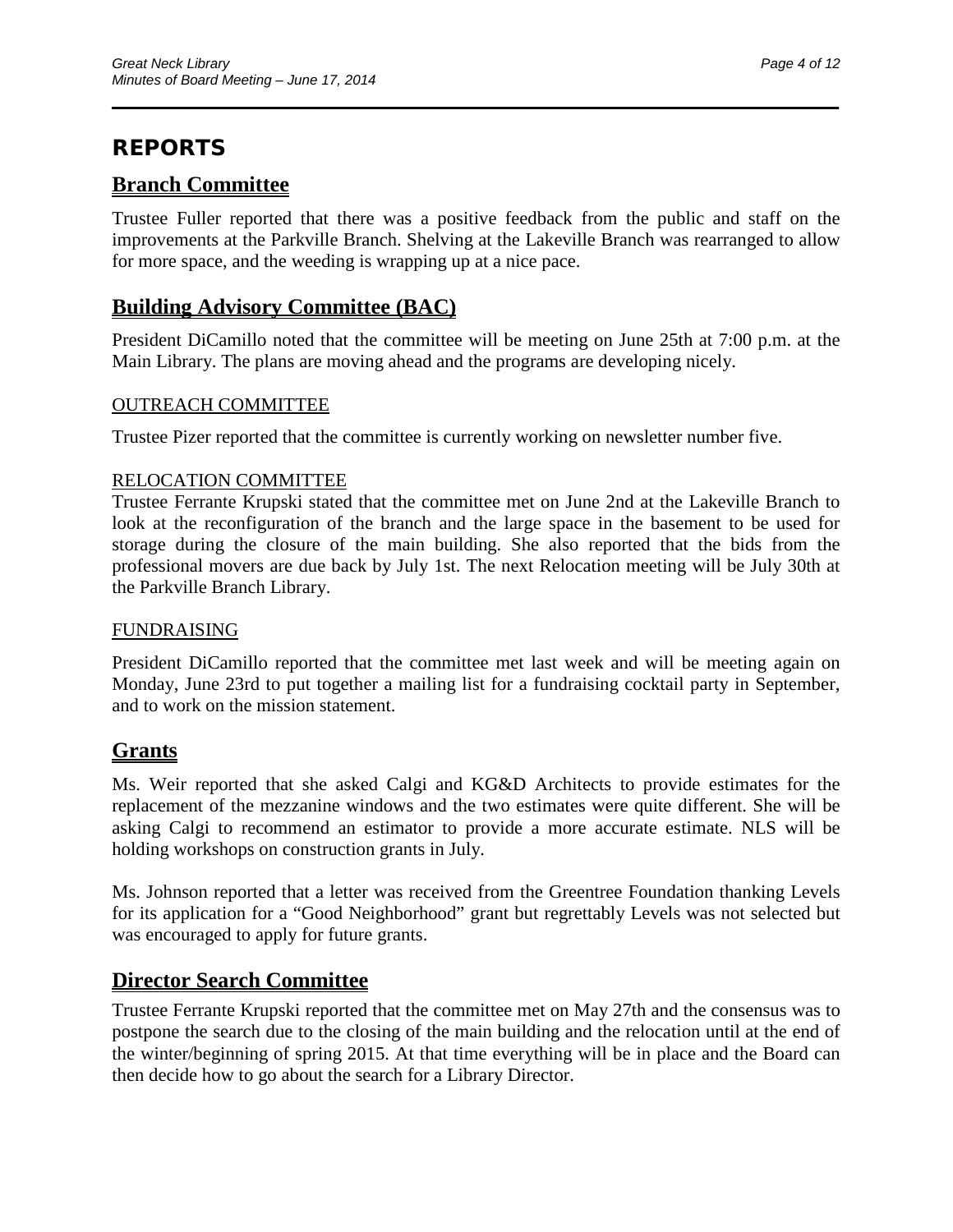# **Long Range Planning Committee**

Trustee Nina Esagoff reported that once things have settled down, she will schedule a committee meeting.

\_\_\_\_\_\_\_\_\_\_\_\_\_\_\_\_\_\_\_\_\_\_\_\_\_\_\_\_\_\_\_\_\_\_\_\_\_\_\_\_\_\_\_\_\_\_\_\_\_\_\_\_\_\_\_\_\_\_\_\_\_\_\_\_\_\_\_\_\_\_

## **Policy & Bylaws Committee**

Trustee Marcus stated that the committee will meet soon.

## **Staff Reports**

Staff reports were included in the Board Packets and there were no questions or comments from the Trustees regarding the reports.

## **Interim Assistant Director's Report**

Text of written report below:

### Weeding

In May, 8,940 items were discarded. To date in June, we have discarded an additional 2,396 items. This brings our current total for 2014 to nearly 40,000 items. I am still working on delegating the monthly weeding report to another staff member. So, although I had hoped to include the complete weeding reports with this month's Board report, I regret to advise that they have not yet been compiled. I will do my best to have the reports completed in time for the July meeting. Officially, the weeding project has ended. However, at both Parkville and Lakeville, staff is doing a final review of their collections. Here at Main, Reference Staff is working on the Biographies, and other special collections, including, Vocational, the Paperback Collections, the Foreign Language Collections, and the on-going weeding of the Reference Collection. Station is continuing its work on the Adult Fiction collections.

### Lakeville Branch

Charles Wohlgemuth and Jose Rodriguez with the support of the Branch Head, Ruth Klement, and the rest of the Lakeville Staff have done a wonderful job re-configuring the branch at the suggestion of Mrs. Ralene Adler. One shelving unit has been removed and stored in the basement. Three shelving units have been turned parallel to the walls, and the fourth unit remains perpendicular, but has been moved back to create one concentrated public seating area. The open space currently contains the four existing cloverleaf tables and chairs providing seating for 16 patrons. Our plan is to have the movers move this furniture to the Lakeville basement and bring over tables and chairs from Main's quiet study room to accommodate an additional four patrons. There are currently seven public computer terminals, the plan is to remove the adjacent six feet of shelving and add two more workstations for the renovation year.

Charlie did a wonderful job moving the electrical outlets from the shelving that was relocated to the existing wall shelving. This provides a full row of outlets for patrons using personal or library-owned laptops. Patrons and staff have remarked on how the reconfiguration has actually increased the effectiveness of the lighting, as well.

Still to be done:

(1) Install a security mirror in the back left corner for better sightlines for the newly created nook.

(2) Install door on the now exposed shelving where the perpendicular shelf has been moved.

(3) Install doors to cover the open shelving that is currently behind the Lakeville Circulation Desk for neater appearance.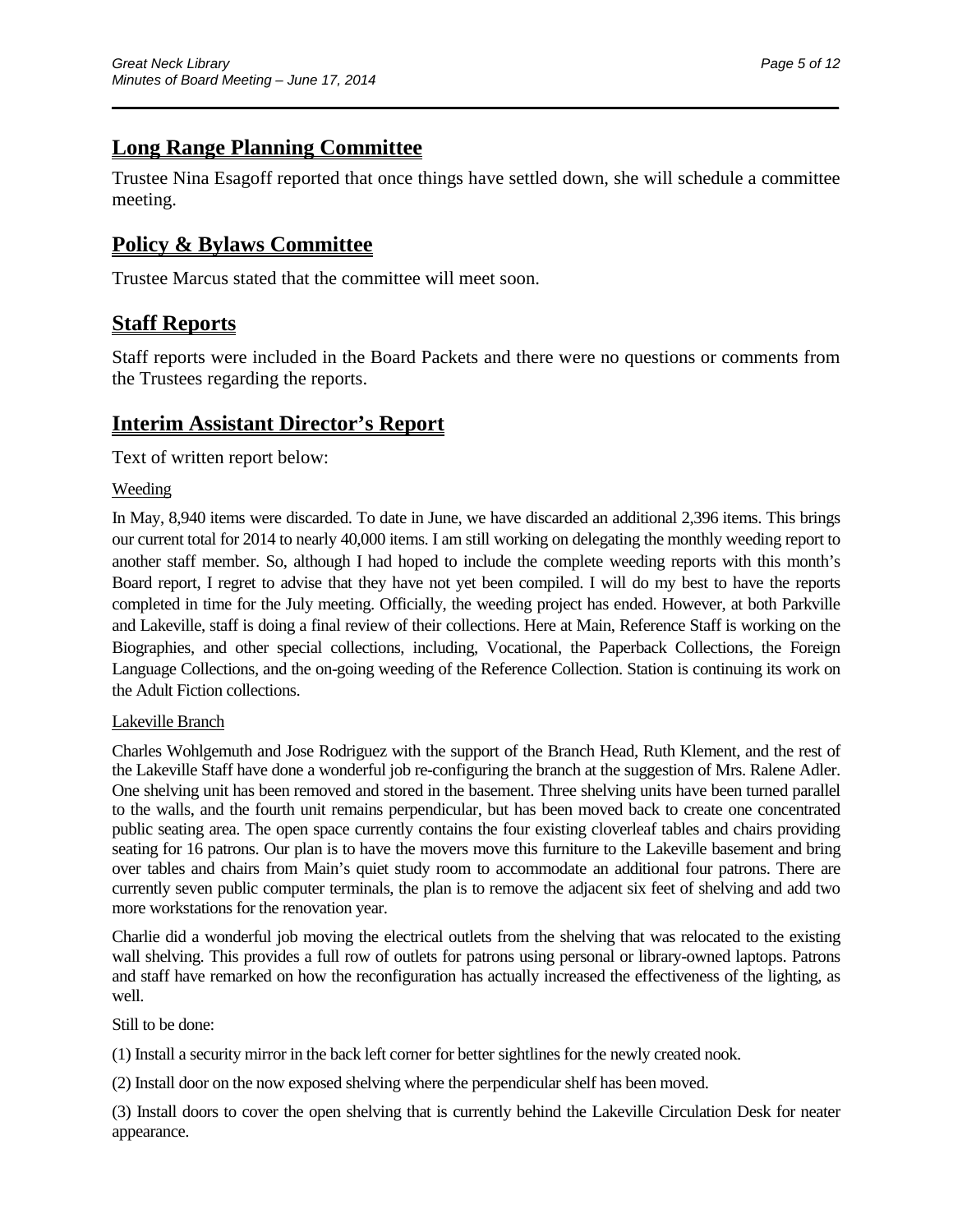(4) Possibly, install a locked cabinet in the public restroom to store housekeeping supplies.

(5) Install shelving in the existing closet in the back to allow for better organization.

(6) Install large shelving (perhaps from Main's garage?) in the Lakeville basement to the right of the entryway to store the buckets of holiday decorations, and eventually all of the system-wide holiday books in labelled bins, and any other accessible items for the duration of Main's closure.

\_\_\_\_\_\_\_\_\_\_\_\_\_\_\_\_\_\_\_\_\_\_\_\_\_\_\_\_\_\_\_\_\_\_\_\_\_\_\_\_\_\_\_\_\_\_\_\_\_\_\_\_\_\_\_\_\_\_\_\_\_\_\_\_\_\_\_\_\_\_

#### Request for Proposals (RFP) for Movers

On May 15th, the Request for Proposals for moving quotes was mailed to six moving companies. All of the documents distributed to the movers are available on the Great Neck Library's website at [http://www.greatnecklibrary.org/libinfo/moversrfp.php.](http://www.greatnecklibrary.org/libinfo/moversrfp.php) Two of the movers, Scott Miller of National Library Relocations (the company that just did the Parkville move) and Kees Edelman of Clancy-Cullen Moving & Storage Co., Inc. attended the May 27th meeting conducted by me, Pam Levin and Wanda Lei. A third bidder, Gary Hall of American Interfile & Library Services, Inc. came in on June 5th. At the June 2nd Relocation meeting, it was decided to extend the bid return date from June 2nd to July 1st. The other three companies, all out-of-state, do not plan to bid.

#### Conference Reports

On May 6th, Laura Weir, Margery Chodosch, Irina Zaionts, Pam Levin and I viewed a webinar sponsored by NYLA entitled *"Yes, Virginia, You Can Market Databases."* It is a well-known fact that many library users are not aware of what information is available to them through databases that cannot be found on the open internet. The webinar provided some easy ways to quickly market the resources so that we can provide better service and have more usage for these costly services. We had already been talking about having a featured "Database of the Month" on our website. So the timing of this webinar, could not have been better. From mid-May until Wednesday, we featured an image on our homepage. It linked users directly to the "Learning Express" database. As of Wednesday, we have changed the link to our Language databases – *Transparent Language/Byki* and *Mango Languages* (currently on-trial). Using an eye-catching link, Shuqian Zhang, our Web Designer and Grace Ferrara in Programming have done a great job working together to create these images. We will analyze our statistics to see if these website features are helping to drive more users to these valuable resources.

On May 8th, I attended the "first-ever" joint meeting of the Suffolk and Nassau County Computer and Technical Services groups. There were varying discussions about best options for wireless, how tech departments can better communicate with staff and patrons, and the importance of sharing vendor passwords in a secure manner – such as LastPass (https://lastpass.com/), for the worst case scenario of a staff member suddenly being absent due to emergency health issues, for example.

On May 12th, Irina Zaionts and I attended a day-long session sponsored by the Metropolitan New York Library Council on *Negotiating and Working with Library Suppliers.* The presenters provided some good information on how to better manage and negotiate library contracts. Irina has already put the course to good use in her negotiations with the database providers.

#### Other News

*Renovation Update #4* was released in May. The BAC Outreach Committee is currently working on the next update, scheduled for release in late June/early July.

On June 10th, Anna Kaplan, her assistant, Sabereh Samet, and their cameraman filmed a 30-minute segment of "*Around Town"* for the Town of North Hempstead television channel. Laura and I, along with Russ Davidson and Dominic Calgi, were interviewed for the program which is focused on the upcoming library renovations. We have asked to preview the final product before it airs and will link to it from our website, and if possible, stream it on the library channel, as well.

Staff is continuing to refine the numbers of materials, furnishings and other items that can either be sold, excessed or will need to be moved. It is still a moving target, pun intended, but all of the movers have assured us that this is normal for a library of this size organizing this type of move into temporary spaces.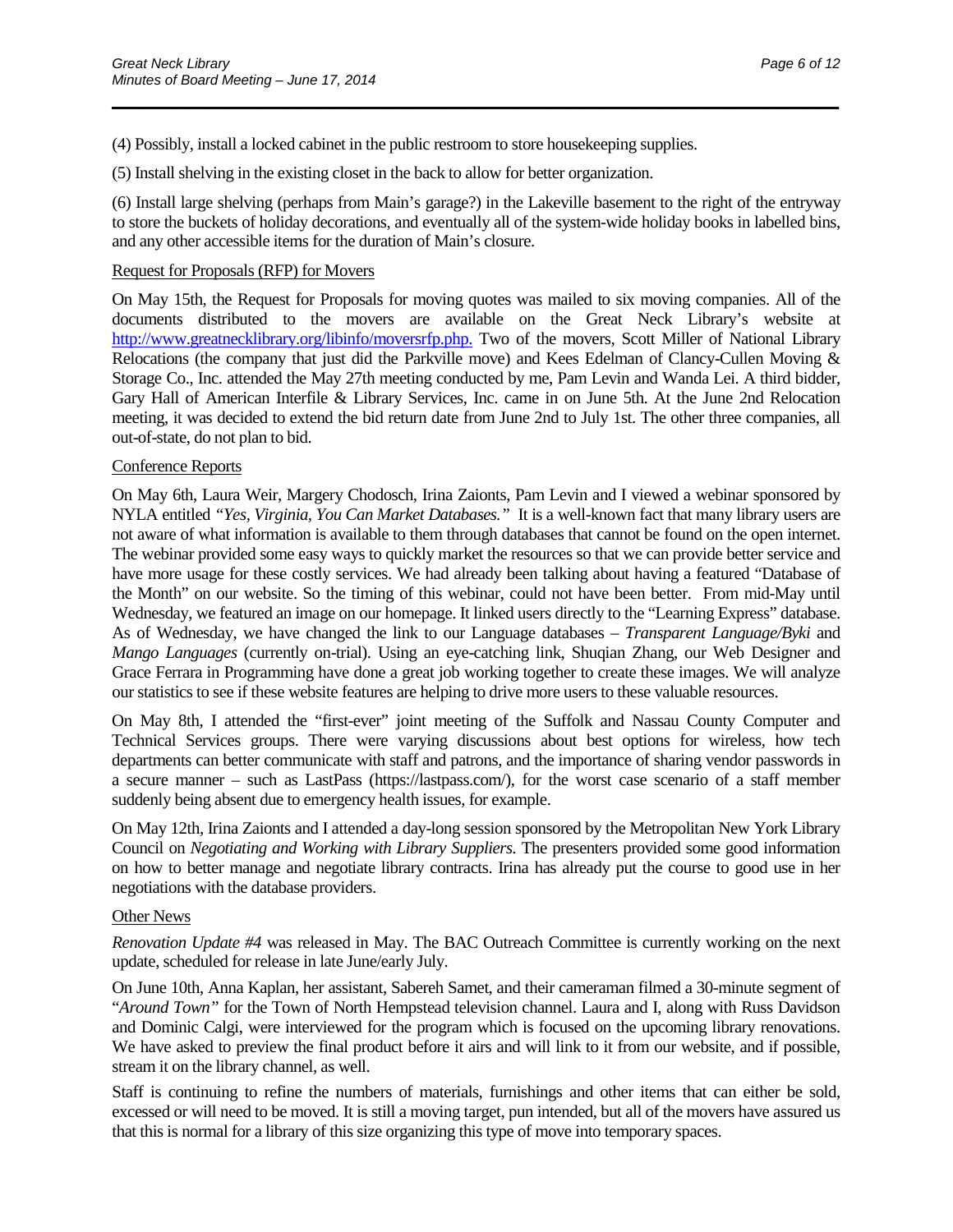On May 21st, Big Brothers/Big Sisters of Long Island picked up 73 boxes of discards. A Great Neck patron, Ilene Kindler, has been bringing some of our Large Type Discards to her aunt's nursing home. An interesting article entitled *Libraries' choice: Change or fade into oblivion* is available on the USATODAY website at [http://usat.ly/1hpU7rP.](http://usat.ly/1hpU7rP) I think it might be useful for the *Long Range Planning Committee.*

\_\_\_\_\_\_\_\_\_\_\_\_\_\_\_\_\_\_\_\_\_\_\_\_\_\_\_\_\_\_\_\_\_\_\_\_\_\_\_\_\_\_\_\_\_\_\_\_\_\_\_\_\_\_\_\_\_\_\_\_\_\_\_\_\_\_\_\_\_\_

## **Interim Director's Report**

#### Text of written report below:

#### Filming "Around the Town"

Town of North Hempstead Council Member Anna Kaplan arrived with her Legislative Aide Sabereh Samet on Tuesday morning June 10th to film a segment of "Around the Town", which is a television program that airs on the Town of North Hempstead Public Television channel that highlights businesses, programs and organizations that offer services and products of interest to residents of the Town of North Hempstead. Ms. Kaplan, a former Great Neck Library Trustee, approached the Library several weeks ago about highlighting the upcoming Main Library Renovation on local Public Television. In advance of the filming Ms. Samet guided us through the process, suggesting that we create a script of "talking points" we would like to address during the filming. Chris Johnson, Pam Levin, Deidre Goode, Jon Aubrey and I worked collaboratively to produce the script. The Library invited Russ Davidson of KG&D Architects, the architectural firm hired for the renovation project, and Dominic Calgi of Calgi Construction, the Library's Owner's Representative, to participate in the interview. We chose to film the interview in the Reading Room, overlooking the pond. The filming went well. The four of us sat in a semi-circle, with Anna off to the side facing us for the interview. After the interview, the cinematographer filmed Russ doing his design presentation. When the film is edited, Anna will give us a copy to preview. This is a wonderful public relations opportunity for the Great Neck Library to publicize the Renovation Project, get the word out about closing and direct the public to the three branch locations that will be available to the community while Main is closed. The film segment will run repeatedly on the Town of North Hempstead Public Television channel. The Library will also have access to the film, which we hope to link to our website and to show on the Great Neck Library's own Public Access Station.

#### Relocation of Artwork

Great Neck Library has been looking for a site that will store the Roman Vishniac Photograph Collection of pre-World War II portraits of Eastern European Jewish life while the Main Library is closed for renovation. Interim Reference Head Margery Chodosch was tasked with finding such a place and, indeed, did find a wonderful alternate location for the collection. Temple Beth-El is pleased to temporarily accept the collection. John Hirsch, Museum Curator for the Elsie K. Rudin Judaica Museum at Temple Beth-El, plans to exhibit the works beginning in August 2014, in time for viewing during the religious holidays in September. Mr. Hirsch is himself an artist and has exhibited his work at the Great Neck Library.

#### Relocation of Music Programs

Artists and dates have been confirmed for the March, May and October 2015 concerts to be held at Temple Emanuel.

# **OLD BUSINESS**

# **Policy Manual Changes – 2nd Reading**

### (i) EXTENDING TERMS OF BOARD OFFICERS (200-30 II)

No trustee should be elected to the same office for more than two (2) consecutive years unless the Board determines that due to exigent circumstances it is in the best interest of the library to maintain certain officers in their respective positions. Should this be the case, the Board may re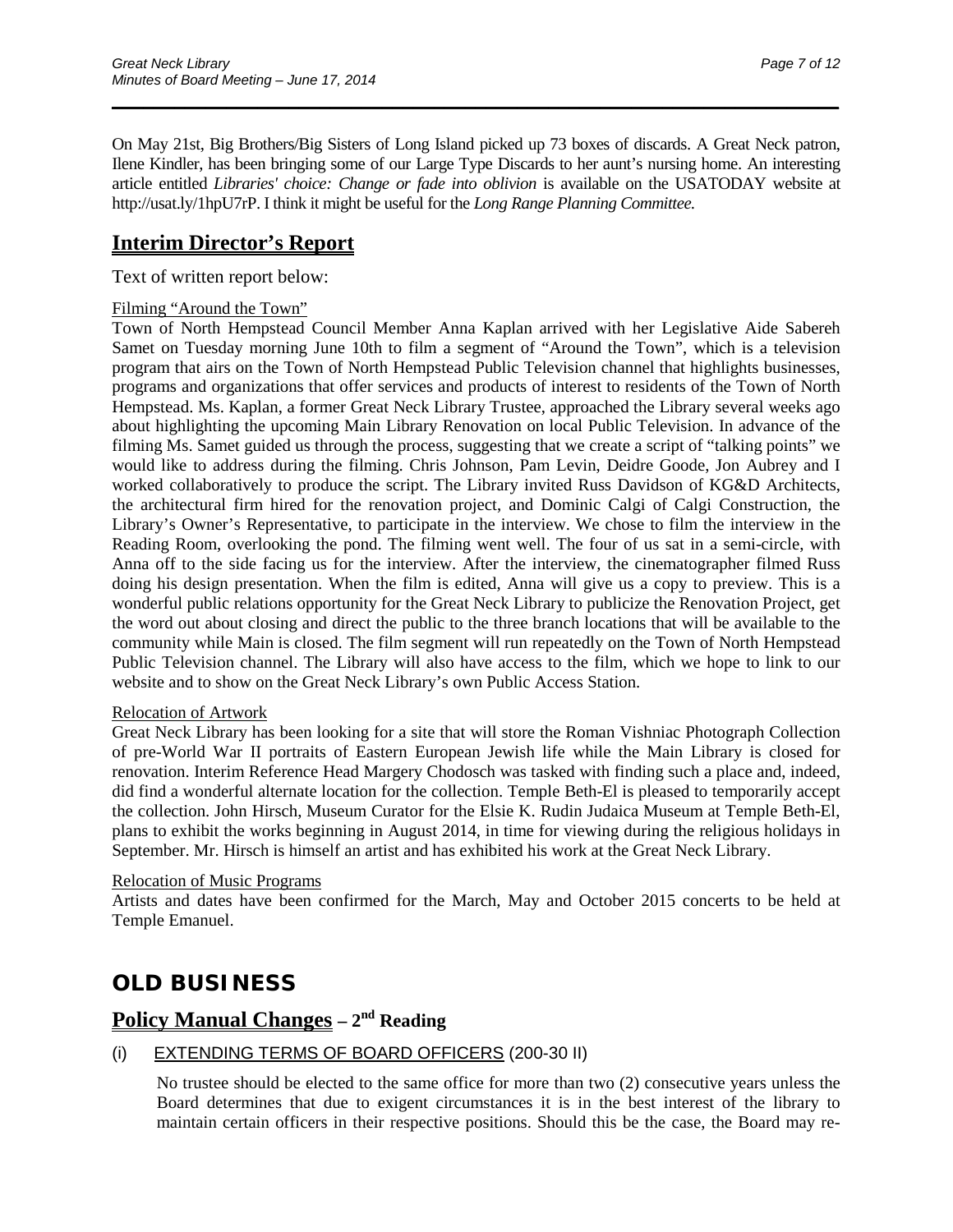elect a trustee or trustees to the same office. The foregoing Board Policy to allow a third term will expire January 1, 2016.

\_\_\_\_\_\_\_\_\_\_\_\_\_\_\_\_\_\_\_\_\_\_\_\_\_\_\_\_\_\_\_\_\_\_\_\_\_\_\_\_\_\_\_\_\_\_\_\_\_\_\_\_\_\_\_\_\_\_\_\_\_\_\_\_\_\_\_\_\_\_

*Public Comment: Karen Rubin*

### (ii) UNCLAIMED ART WORK (900-60 a)

The Great Neck Library reserves the right to discard or dispose of any item left behind by an individual or group exhibiting artwork, collectibles, ephemera, or any other materials left behind by the exhibitor at the library. Any items not picked up in a timely fashion will be deemed abandoned. The library will attempt to contact exhibitors to retrieve their property in accordance with the Art/Photography Exhibitor Procedures. If the Library chooses to hold onto an unclaimed exhibition item, it will be clearly marked as "unclaimed", with exhibit delivery dates, and a copy the exhibitor's contact information attached to it.

This policy will be written into the Art/Photography Exhibitor Procedures that artists sign upon delivery of the artwork.

#### *Legal opinion was obtained and incorporated in the above proposed policy. It was removed from the agenda and returned to the Policy Committee for review prior to a second reading.*

#### (iii) VOTING SITE (1500-40 a)

Voting will take place at the Main Library and Parkville Branch (unless an alternate site proves necessary) on the day of the Annual Meeting from 10:00 a.m. to 10:00 p.m.

## **NLS Member Library Support Fee - 2015**

**Upon motion by Janet Nina Esagoff and seconded by Josie Pizer, and after discussion, it was,**

**RESOLVED**, that the Great Neck Library Board of Trustees approve NLS request for Member Library Support for 2015 only, in the amount of \$47,297 to come from the NLS budget line in the operating budget.

VOTE: Yes – 6 (DiCamillo, Ferrante Krupski, Fuller, Marcus, Nina Esagoff, Pizer) *MOTION CARRIED UNANIMOUSLY*

## **NEW BUSINESS**

### **Donations**

### PATIO GARDEN

**Upon motion by Joel Marcus and seconded by Francine Ferrante Krupski, and after discussion, it was,**

**RESOLVED**, that the Great Neck Library Board of Trustees accept a combined donation of \$200 from Joel and Maxine Marcus, Varda Solomon, and Josie Pizer towards the Patio Garden Fund in honor of the upcoming marriage of Trustee Janet Nina Esagoff.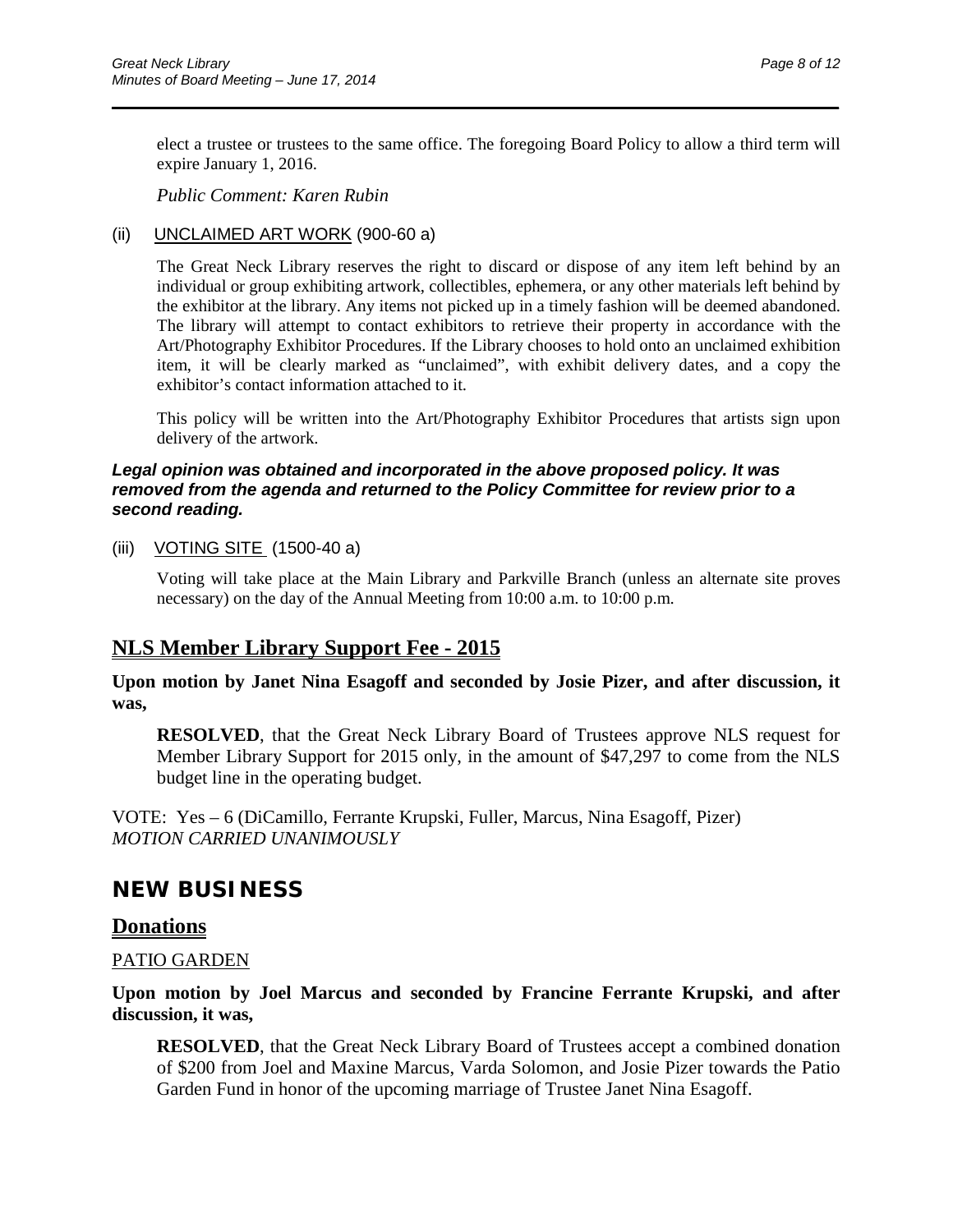Trustee Nina Esagoff thanked her fellow trustees for their donation. President DiCamillo congratulated her on her upcoming nuptials.

\_\_\_\_\_\_\_\_\_\_\_\_\_\_\_\_\_\_\_\_\_\_\_\_\_\_\_\_\_\_\_\_\_\_\_\_\_\_\_\_\_\_\_\_\_\_\_\_\_\_\_\_\_\_\_\_\_\_\_\_\_\_\_\_\_\_\_\_\_\_

**VOTE**: Yes – 6 (DiCamillo, Ferrante Krupski, Fuller, Marcus, Nina Esagoff, Pizer) *MOTION CARRIED UNANIMOUSLY*

### LEVELS PROGRAM

**Upon motion by Francine Ferrante Krupski and seconded by Michael Fuller, and after discussion, it was,**

**RESOLVED**, that the Great Neck Library Board of Trustees accept a donation of \$100 from Judy Weber towards Levels Program.

*Public Comment: Lisa Currie – Over 100 Levels alumni attended the 40th Anniversary Picnic and expressed their desire to donate funds to upgrade Levels. She asked the Board for its assurance that the funds for the renovation of Levels will not come from the donations received, and that Levels staff will not be cut. She inquired how to go about making these donations.*

President DiCamillo explained that the Board is working on staffing, including Levels, and every department will be treated in the same manner. The decision will be made after July 15th and the Board will provide the best service possible under the circumstances. When making donations, the checks are to be made out to the Great Neck Library with a notation on the check that it is for "Levels Fundraising".

The Business Manager also added that the improvements to Levels will be funded from monies in the budget and not from donations received for the upgrade to Levels.

**VOTE**: Yes – 6 (DiCamillo, Ferrante Krupski, Fuller, Marcus, Nina Esagoff, Pizer) *MOTION CARRIED UNANIMOUSLY*

## **Budget Reallocation**

**Upon motion by Michael Fuller and seconded by Joel Marcus, and after discussion, it was,**

**RESOLVED,** that the Great Neck Library Board of Trustees authorize the line-item changes to the 2014 Operating Budget as detailed in the 2014 Budget Reallocation Analysis, a copy of which is to be appended to the Minutes of this meeting, as well as to the copy of the 2014 Budget maintained on file for the public at Main and the branches.

**VOTE:** Yes – 6 (DiCamillo, Ferrante Krupski, Fuller, Marcus, Nina Esagoff, Pizer) *MOTION CARRIED UNANIMOUSLY*

## **Amendment to HIP Healthcare Plan – HIP VIP Medicare Advantage Plan**

**Upon motion by Francine Ferrante Krupski and seconded by Michael Fuller, and after discussion, it was,**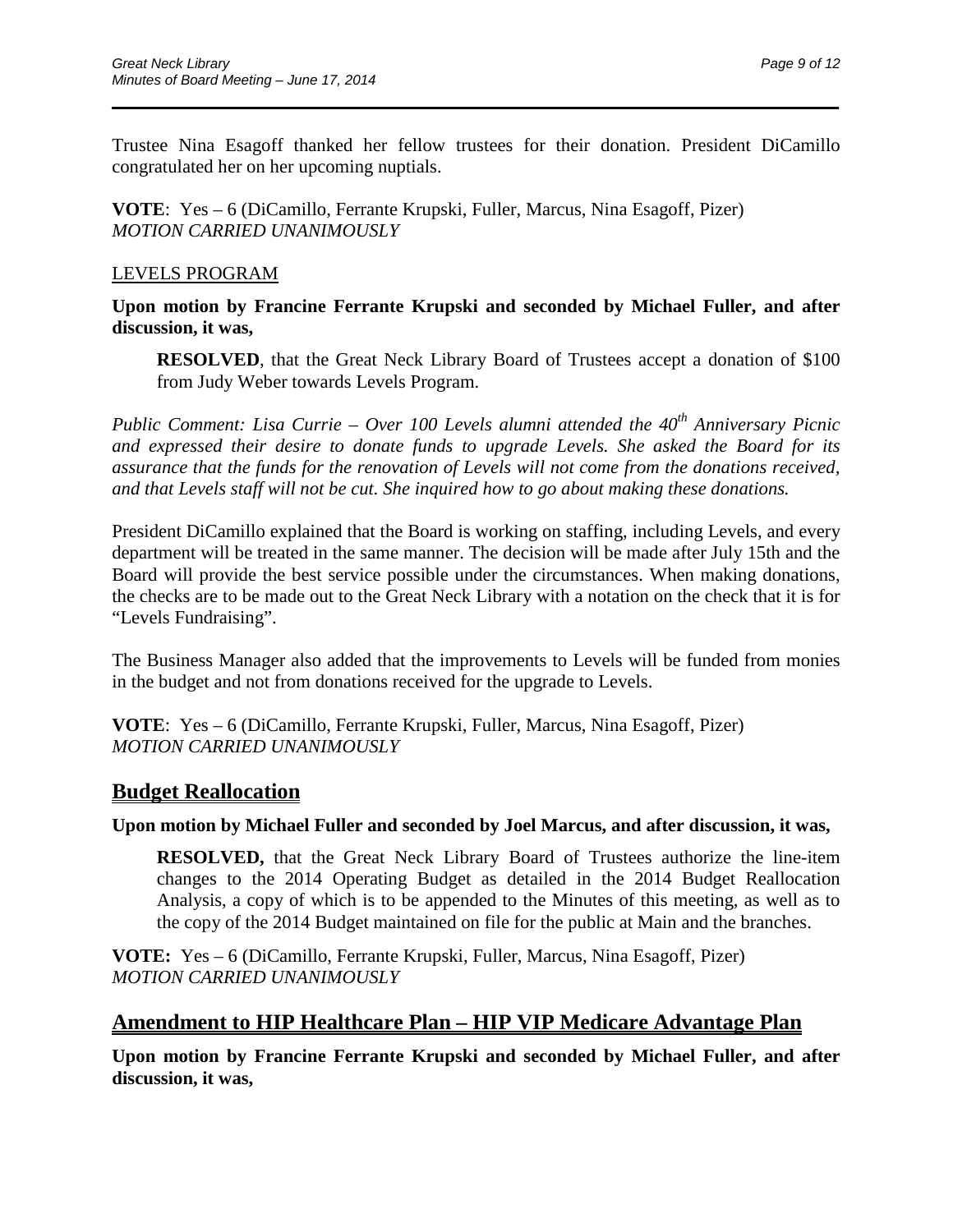**RESOLVED,** that the Great Neck Library Board of Trustees authorize the implementation and addition of the VIP Medicare Advantage Plan to our staff health insurance options with HIP/Emblem.Health.

Business Manager Zitofsky explained that staff had the option of enrolling in either the Empire Plan or HIP. Most staff chose Empire and one employee in the past, who has since retired, opted for HIP and is now approaching his  $65<sup>th</sup>$  birthday and is eligible for Medicare. The Library did have this plan many years ago and no one used it and it was discontinued. He urged the Board to take advantage of this plan, which will save the Library \$3,150 annually for this one individual.

\_\_\_\_\_\_\_\_\_\_\_\_\_\_\_\_\_\_\_\_\_\_\_\_\_\_\_\_\_\_\_\_\_\_\_\_\_\_\_\_\_\_\_\_\_\_\_\_\_\_\_\_\_\_\_\_\_\_\_\_\_\_\_\_\_\_\_\_\_\_

**VOTE:** Yes – 6 (DiCamillo, Ferrante Krupski, Fuller, Marcus, Nina Esagoff, Pizer) *MOTION CARRIED UNANIMOUSLY*

### **Excess Equipment**

**Upon motion by Janet Esagoff and seconded by Michael Fuller, and after discussion, it was,**

**RESOLVED,** that the Great Neck Library Board of Trustees declare the items listed on the schedule from the Computer Department dated June 2014, excessed and authorize the Interim Director to dispose of same in an appropriate manner.

**VOTE:** Yes – 6 (DiCamillo, Ferrante Krupski, Fuller, Marcus, Nina Esagoff, Pizer) *MOTION CARRIED UNANIMOUSLY*

## **CORRESPONDENCE** (Attached to these Minutes)

KG&D Architects – a copy of their May 21, 2014 letter that was sent to the Town of North Hempstead Commissioner of Planning regarding alterations at the Great Neck Library.

Ralene Adler was not present to speak to her letters of May 27, 2014 and June 9, 2014.

## **OPEN TIME**

Most of the attendees at this meeting came out in support of not cutting Levels staff and budget during the renovation.

Trustee Ferrante Krupski was asked to provide an update on the relocation. She stated that every department in the main building will be relocated, including programs, patron services and collection. As was brought out in the Branch Committee Report, there is now more room at the Lakeville Branch for patrons with the re-arranging of book shelves. Alternate locations have been found for Levels program at the Saddle Rock School on Mondays through Thursdays from 4:00 to 10:00 p.m. and on Friday and Saturday nights at the Station Branch. The program will not be exactly the same but it will go on and will include the three theater productions.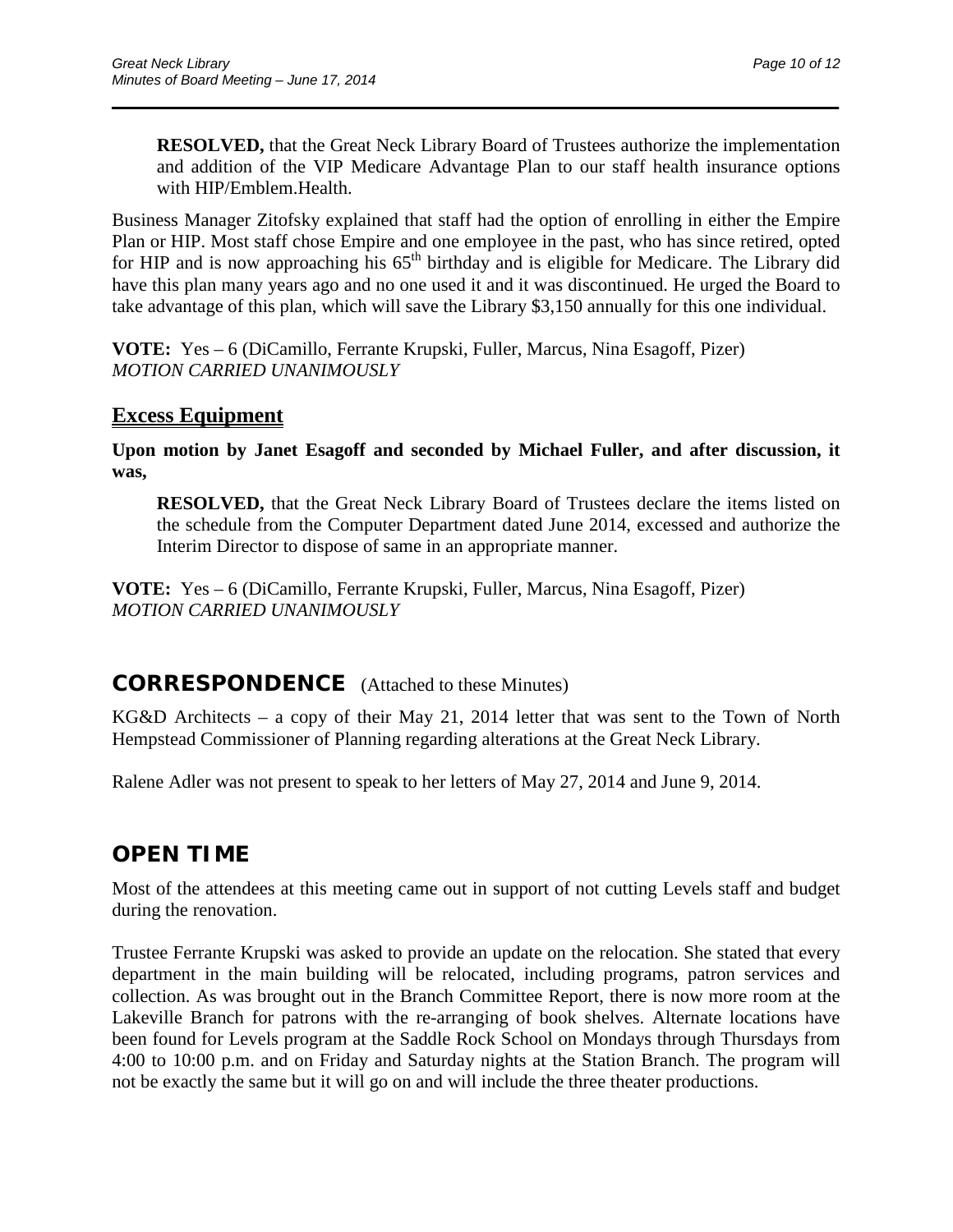### Speaking:

Jackie Schmmel – Inquired if the same services currently offered by Levels will be available during the relocation. She also asked that Levels receive some environmental attention because it is musty.

\_\_\_\_\_\_\_\_\_\_\_\_\_\_\_\_\_\_\_\_\_\_\_\_\_\_\_\_\_\_\_\_\_\_\_\_\_\_\_\_\_\_\_\_\_\_\_\_\_\_\_\_\_\_\_\_\_\_\_\_\_\_\_\_\_\_\_\_\_\_

Emi Schefeld – Levels should not be treated in the same manner with regards to staff and budget cuts as other departments because Levels is different from the other departments. There is specialty in Levels programs and by taking away one staff member it will be detrimental to the program.

Sally Kooni – Levels goes beyond the scope of what a Library does, and he is concerned about the cutting of Levels Staff.

Rebecca Reiss – Went through Levels, worked in the Great Neck Library and is now a senior in college, and all are at the meeting to try to impress on the trustees that as they make these decisions to be mindful that Levels goes beyond what is expected and that is what makes Levels special.

Helene Moore – Her two kids have gone through Levels. Levels is very special, and people go there to find something that inspires them. Each individual brings something unique to what kids need. Levels cannot be treated like any other department.

Martin Marks – His two kids went through Levels and his daughter gained the experience as a stage manager from being at Levels. There are six people in Levels and if one is cut, it will be difficult to put on performances.

Karen Rubin – She saw Arsenic and Old Lace. Levels is extraordinary because everything you see in Levels is created by the youngsters and it gives them a level of responsibility. There is nothing special about Great Neck anymore except for Levels.

Dr. Mahesh Mansukhani – He has two kids who have been through Levels. Libraries are under siege and libraries have to redefine themselves by their involvement in the community. Keep in mind that kids who go through Levels become future supporters of libraries.

Rebecca Shaktman – Levels should be passed on as a tradition. Levels is preserving an art and should be covered in polyurethane and put in the Smithsonian.

Ethan Shaktman – His friend was going through a rough time and Levels saved him. It's a wonderful place to be! He loves Levels.

Spencer ? – He attends Levels and is a rising sophomore. He did research and found that America is the second most creative country in the world and that happens because we have places like Levels throughout the country. He urged the Board to let kids embrace the arts and their creativity and to understand what they want to do with their lives.